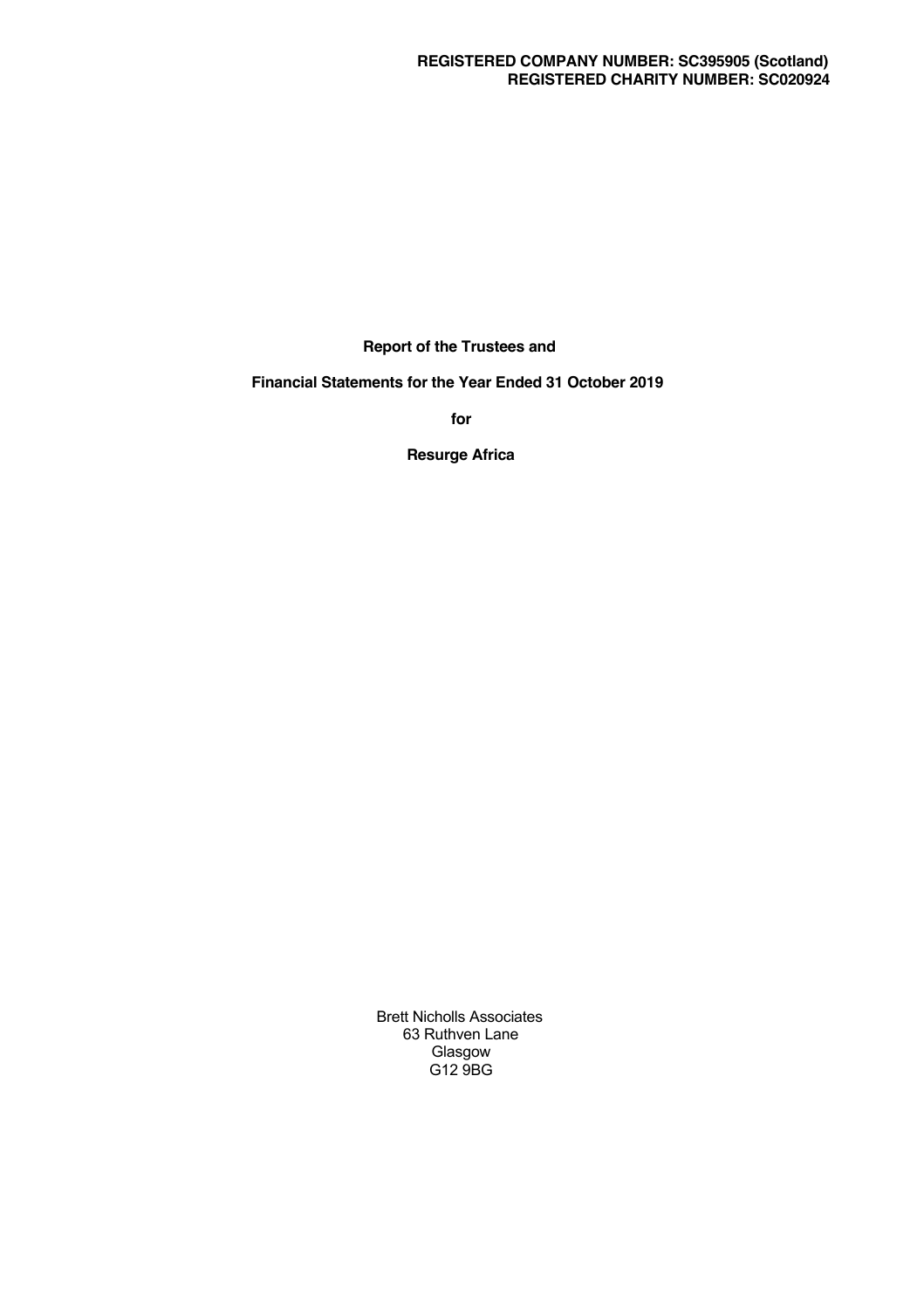**Contents of the Financial Statements for the Year Ended 31 October 2019**

|                                             | Page              |
|---------------------------------------------|-------------------|
| <b>Reference and Administrative Details</b> | 1                 |
| <b>Report of the Trustees</b>               | 2 to 7            |
| Independent Examiner's Report               | 8                 |
| <b>Statement of Financial Activities</b>    | 9                 |
| <b>Balance Sheet</b>                        | 10                |
| <b>Notes to the Financial Statements</b>    | 11<br>- 18<br>to. |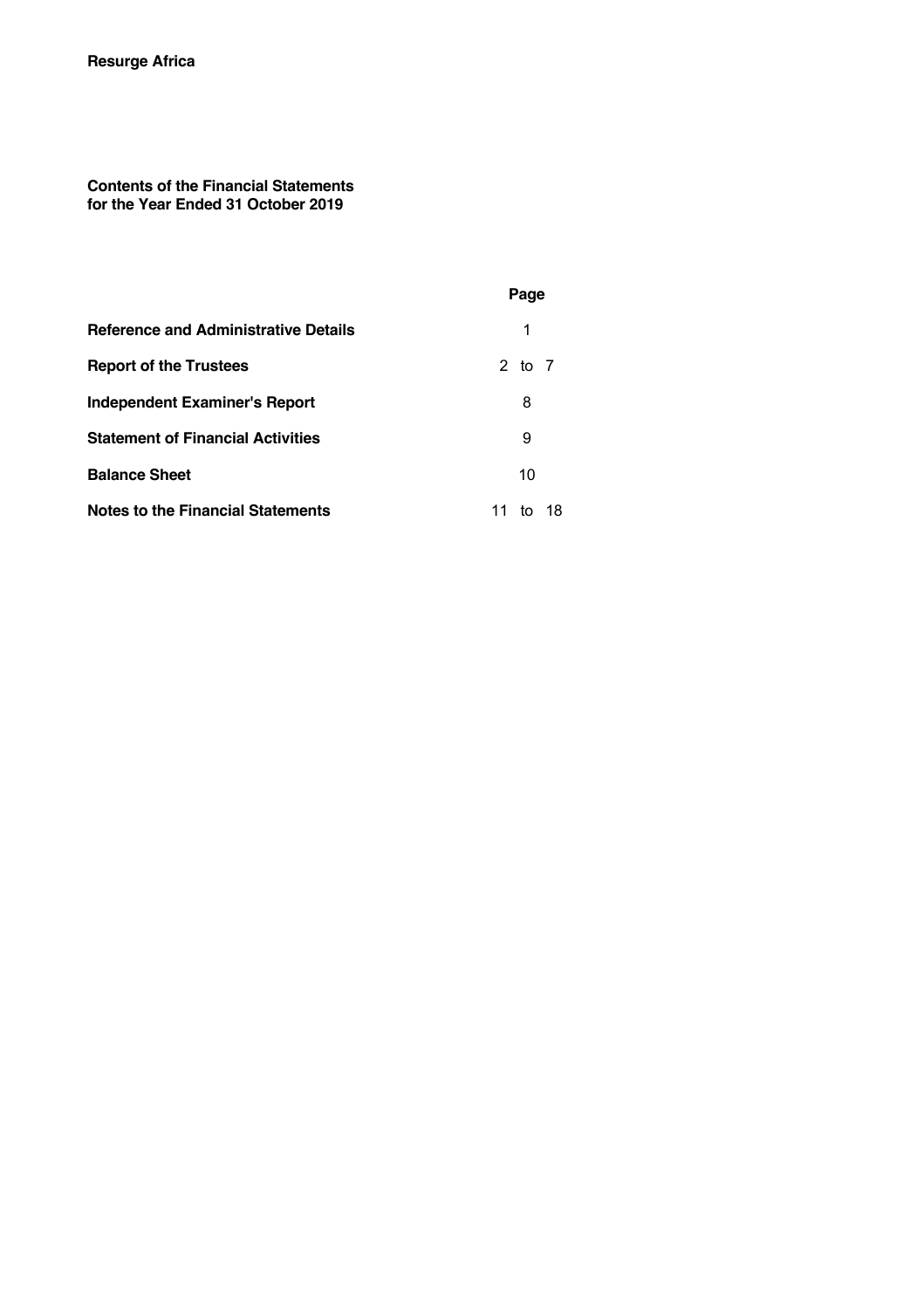**Reference and Administrative Details for the Year Ended 31 October 2019**

| <b>TRUSTEES</b>                            | <b>Stephen Collier</b><br>Stephen Hodgson (appointed 1.3.19)<br>Catherine Liao<br><b>Arthur McG Morris OBE FRCS</b><br><b>Albert Bedford Paintsil FRCS</b><br><b>Nicholas Bruce Scott</b><br><b>Odhran Shelley FRCS</b><br><b>Margaret Strick</b><br>Patrick Turay<br><b>Stuart Watson</b><br>Martyn HC Webster FRCS<br>Opoku Ware Ampomah<br><b>Robert Scott Brown</b><br>Paul Drake FRCS |
|--------------------------------------------|--------------------------------------------------------------------------------------------------------------------------------------------------------------------------------------------------------------------------------------------------------------------------------------------------------------------------------------------------------------------------------------------|
| <b>REGISTERED OFFICE</b>                   | 4a Liberator House<br>Prestwick International Airport<br>Prestwick<br>South Ayrshire<br>KA9 2PT                                                                                                                                                                                                                                                                                            |
| <b>REGISTERED COMPANY</b><br><b>NUMBER</b> | SC395905 (Scotland)                                                                                                                                                                                                                                                                                                                                                                        |
| <b>REGISTERED CHARITY</b><br><b>NUMBER</b> | SC020924                                                                                                                                                                                                                                                                                                                                                                                   |
| <b>INDEPENDENT EXAMINER</b>                | <b>Brett Nicholls Associates</b><br>63 Ruthven Lane<br>Glasgow<br>G12 9BG                                                                                                                                                                                                                                                                                                                  |
| <b>BANKERS</b>                             | The Royal Bank of Scotland<br>23 Sauchiehall Street<br>Glasgow<br>G <sub>2</sub> 3AD                                                                                                                                                                                                                                                                                                       |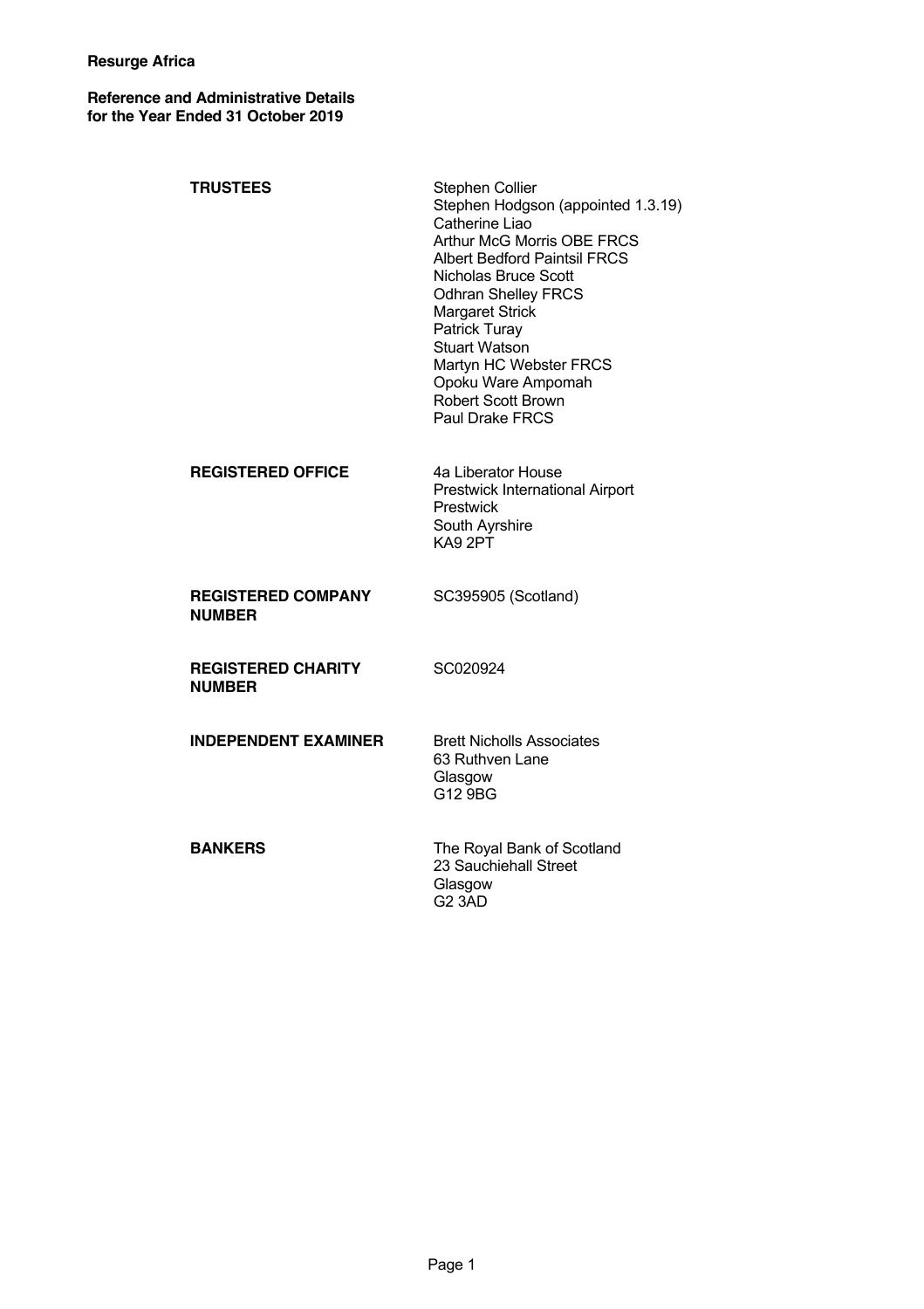The trustees who are also directors of the charity for the purposes of the Companies Act 2006, present their report with the financial statements of the charity for the year ended 31 October 2019. The trustees have adopted the provisions of Accounting and Reporting by Charities: Statement of Recommended Practice applicable to charities preparing their accounts in accordance with the Financial Reporting Standard applicable in the UK and Republic of Ireland (FRS 102) (effective 1 January 2015).

# **OBJECTIVES AND ACTIVITIES**

#### **Mission**

Establishment of a sustainable self sufficient reconstructive plastic surgery service in Africa.

### **Objectives**

To use the techniques of reconstructive plastic surgery to alleviate suffering caused by damage to bodies from fire, disease, trauma and birth defects.

To provide training that will enable the establishment of essential self-sustaining reconstructive surgery units in West Africa.

This involves training of African reconstructive surgeons, anaesthetists, nurses and therapists. It includes working in partnership with local authorities to ensure that these highly skilled trainees will be able to function within a supported unit - by providing or facilitating mentorship, clinical infrastructure, equipment and auxiliary support staff.

There have been no changes in the objectives since the last financial statements.

### **Background**

Resurge Africa was established in Scotland in 1992. On a visiting surgical mission to Ghana, surgeon Jack Mustarde rose to the challenge issued by the president of Ghana to address the critical absence of a reconstructive surgery service. Resurge Africa has successfully established West Africa's first Reconstructive Plastic Surgery and Burns service in Ghana. By intensively training African surgeons, anaesthetists, nurses and therapists and by providing premises and the necessary medical equipment, a self-sustaining, highly skilled service has developed to serve the people of Ghana.

Resurge Africa now consolidates this achievement through continuing to support postgraduate surgical trainees from Ghana through advanced fellowships at recognised international reconstructive surgery units.

In 2009 Resurge Africa extended its work to Sierra Leone, to build the country's first reconstructive surgery unit. A devastating civil war ended in 2002, leaving apocalyptic living conditions and minimal medical or training infrastructure. The successful surgical units in Ghana provided the model and also support for training of Sierra Leonean staff. This new long term project is a partnership with the Holy Spirit Hospital in Makeni and the Sierra Leonean Ministry of Health. In addition to an equipped unit, the Charity is training surgeons and ancillary staff in the techniques required to treat the conditions encountered locally.

In Sierra Leone reconstructive surgery operations have increase in 4 years from zero to 300 per annum thanks to the work of our voluntary medical missions. In future, and following the successful model in Ghana, all operations will be carried out by Sierra Leonean teams.

There are numerous excellent international charities which provide medical missions to West Africa. They fund teams which carry out vital surgery on patients who would otherwise have no hope of treatment. Resurge Africa is different in that our primary goal is the delivery of training. We enable the infrastructure for specialist surgical units, and invest in the long-term training of clinical staff to run these units. Training missions are used as part of setting up self-sustaining surgical units. These missions also treat many patients. Our real achievement is the lifelong contribution that a trained African surgeon will make to the lives of countless people over the span of their career. This is measured not only in transformed lives of patients, but in the leadership and inspiration that our trainees will provide to those who follow.

Our project will have succeeded when this Charity is no longer needed for the running of the reconstructive surgery units; when its trainees can provide the clinical expertise and the leadership to sustain their unit independent of our support. This self-sufficiency is even more powerfully expressed as that unit provides support to other regional centres. In this our project in Ghana has exceeded even the ambitious aims of the original founder.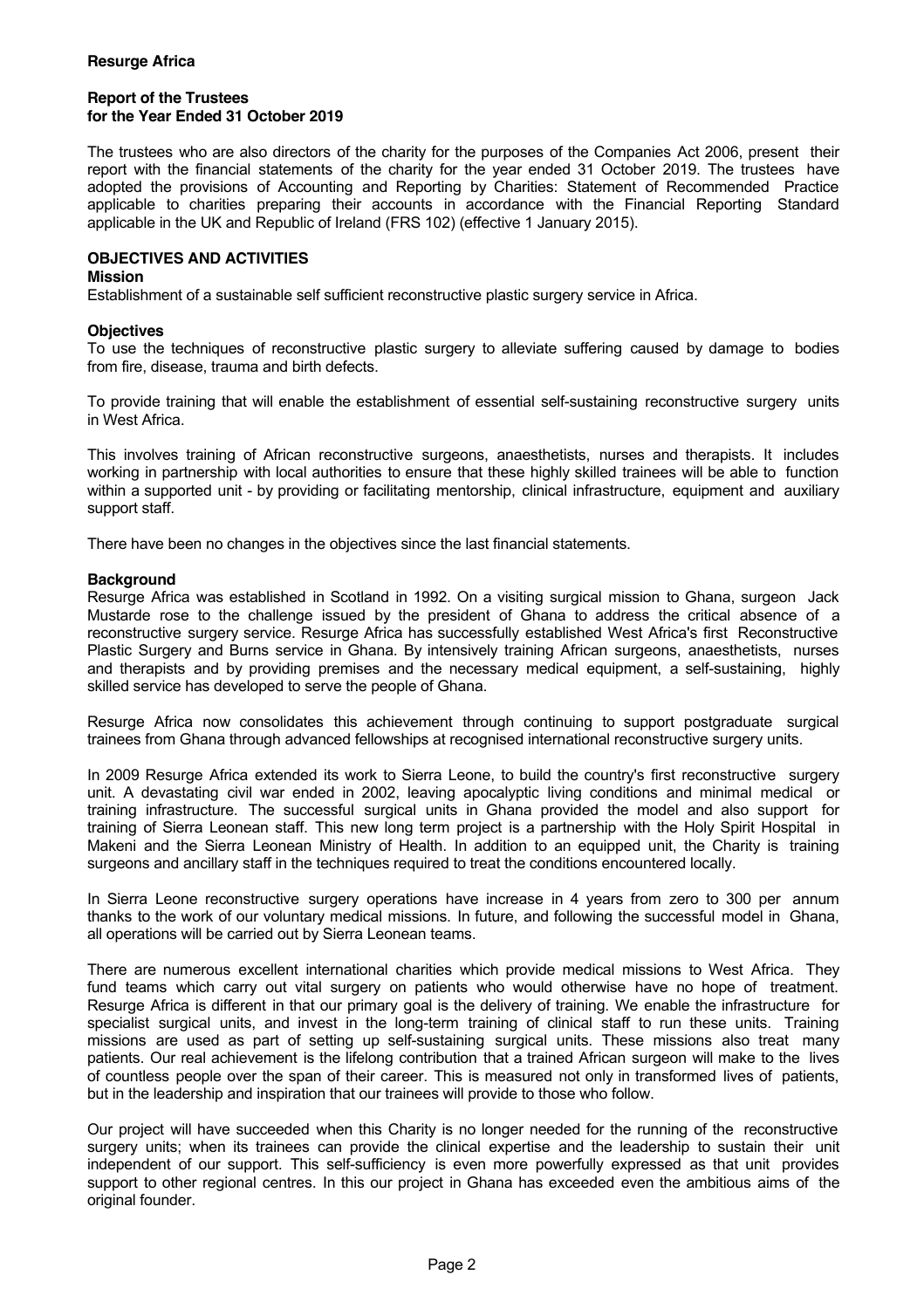# **OBJECTIVES AND ACTIVITIES**

#### **Beneficiaries in West Africa**

Patients: Reconstructive surgery treats the often life-threatening physical damage caused to bodies by burns, accidents, cancers, tropical ulcers, conflict and genetic diseases; damage that leads to disability, deformity, marginalisation and death.

Medical staff: By increasing the numbers and skills of African surgeons, anaesthetists, nurses and therapists, more patients can be treated each year, better recovery and rehabilitation attained, waiting lists reduced, better outreach services developed and more African to African training carried out. All personnel trained over the years in Scotland and Africa by Resurge Africa remain in their countries, employed by their health services.

#### **ACHIEVEMENT AND PERFORMANCE**

#### **Charitable activities**

Over the past year ReSurge Africa continued to deliver sustainable training in reconstructive Surgery through programmes in Ghana and Sierra Leone. Our Ghanaian Directors hosted the last Annual General Meeting, the first time such a meeting has taken place outside the UK. This represents a significant milestone for the charity and reflects the energy of our Ghanaian directors and the important role that Ghana plays leading reconstructive surgical care and training. This relationship remains the central pillar of our charity.

We wish to congratulate our directors Mr Opoku Ampomah and Mr. Albert Paintsil for their vision and leadership in designing and delivering a state of the art burns unit in Accra, which was graciously opened following our AGM by Ghanaian President his Excellency Nana Addo Dankwa Akufo-Addo. This unit will provide advanced facilities for burn care and training.

We are thankful for the support from Minister for Health Dr Kwaku Agyeman-Manu and the awards given to ReSurge Directors Mr. Martyn Webster and Mr. Stuart Watson in recognition of their significant personal contribution to reconstructive services in Ghana over many years.

The Reconstructive centre in Ghana continues to grow in strength as a hub, and we continue to support courses and training directed toward advancement of higher surgical skills through flap courses, prosection and microsurgical skills.

During the past year we also held a very successful training programme in Sierra Leone with joint support from the British Society for Surgery of the Hand with training on burn injury and hand trauma. We are delighted that Stephen Hodgson has joined the Resurge Africa board of directors as he has brings considerable experience in training and programme development. We are also indebted to the British Association of Orthopaedic Anaesthetists for their support.

The coming year is a significant one, our sponsored surgeons from Sierra Leone are coming to the end of their specialist training. Once their exams are completed we will work to facilitate their successful return to Sierra Leone, and their integration into the health system as clinicians who can shape service development. This will provide challenges but also opportunities. We hope to strengthen our partnership with government hospitals and others based in the country.

Following last years discussion with the Director of the Connaught Hospital group we have since supported the newly set up surgical training scheme by providing modules in Reconstructive surgery for candidates within Ghana. This was positively received by the SL surgical trainees. We plan to continue with this programme, and will adapt future rotations to Ghana to allow trainees to participate in basic surgical skills courses at the same time.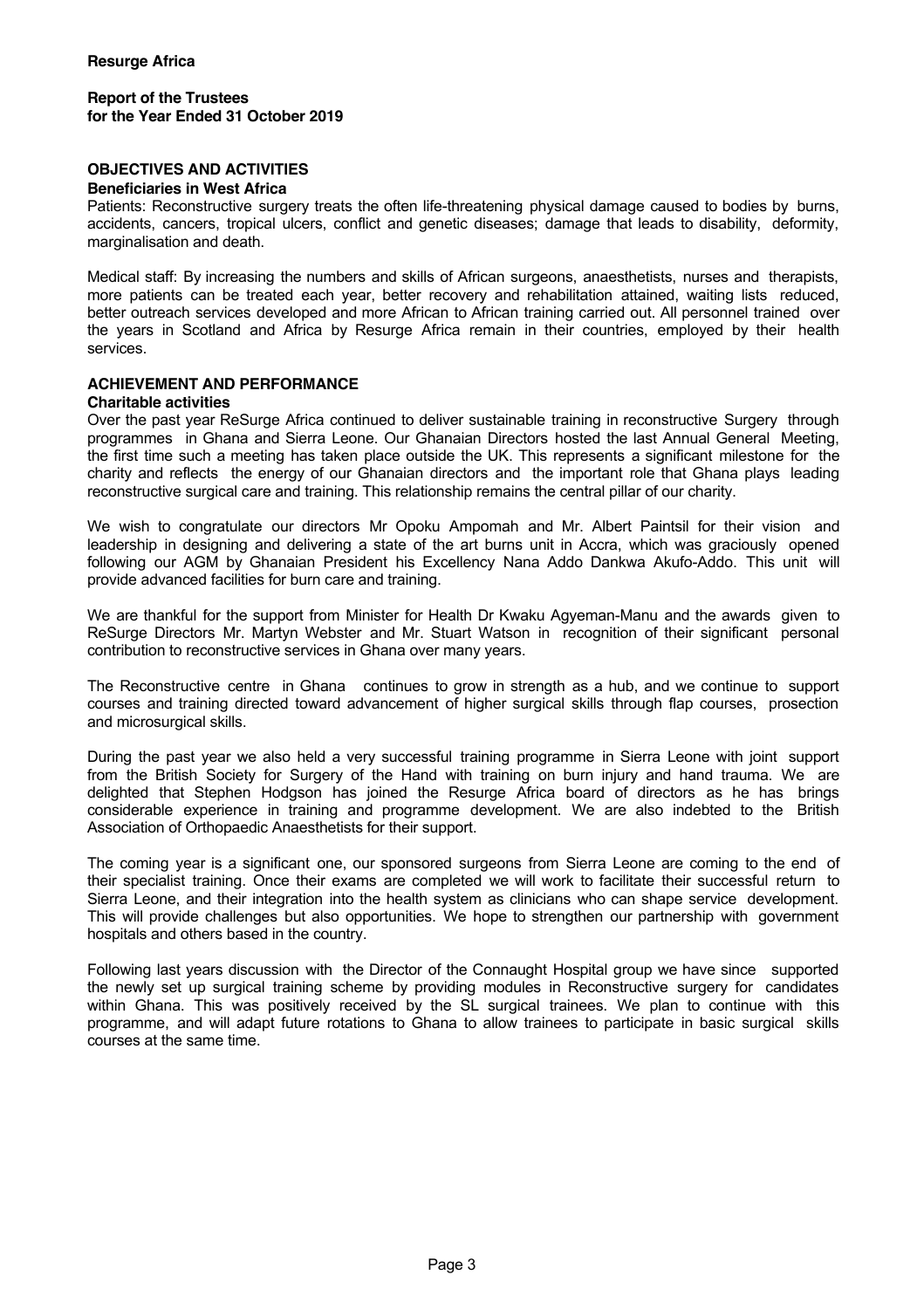# **ACHIEVEMENT AND PERFORMANCE**

#### **Charitable activities**

Recognising the significant impact of burn injury in Sierra Leone, over the past year we partnered with Interburns and other stakeholders to quantify existing resources and needs to better determine the development of national Burn services.

Care and treatment following burn injury is an important service provided by specialist nurses, therapists, anaesthethists, surgeons and care workers in Reconstructive surgery. We have presented the report to colleagues at the Connaught Hospital, and hope to work with them to create a burn unit in a designated protected area.

We hope to develop a model which recognises both the training need and access to appropriate dressings. Elizabeth Dell has developed the concept of a "burn in a Box" a package of basic burn care consumables such as dressings -to be provided to all paediatric burn patients on admission. We also hope to expand our burn training programme through a "Burn Triage and Treatment (BTAT)" modelled on the successful World Health Organisation Emergency Triage and Treatment course which has been very successfully established nationally. We are grateful for the ongoing support from Dickya Labicane in this area. We recognise the need for data to ensure quality improvement , and have designed a burn scoping tool to measure outcome of this pilot.

Our director Robert Scott Brown continues to support the anaesthetic training programme in Sierra Leone and has provided mannequins for training which ensure that patient safety and safe anaesthesia are central to our care model. These areas will be led by our sister charity Surg and Restore, who have now undertaken to fund physician anaesthetist training.

The charity recognises the work and energy of many individuals and volunteer organisations, who continue to support our shared goal to develop Reconstructive plastic surgery services, in Ghana and Sierra Leone. I thank those individuals whose training we have supported, for their commitment to patient care. I especially thank Elizabeth Dell and Beverley Mannin Medine in our management team, for ensuring the smooth and efficient administration of the organisation. I thank Catherine Liao for her project stewardship and deep mentorship of many trainees and individuals.

Following a recent trip to Sierra Leone a number of us were placed in quarantine due to a fatal outbreak of Lassa fever. This highlights the commitment of our volunteers and the need to ensure that our surgical and training trips are well planned and supported.

On behalf of our charity I wish to thanks all our active volunteers and directors, and also extend sincere thanks to colleagues in other organisations; in particular members of the British Society for Surgery of the Hand (BSSH) who have led surgical teams, and extended a commitment to supporting training in Sierra Leone. I also thank Dr Sabapathy and his unit in Gangha Hospital Coimbatore, and the staff of Canniesburn Plastic Surgery unit in Glasgow, the Jersey Overseas Aid Commission and the Royal College of Surgeons and Physicians in Glasgow for their ongoing support.

We thank our Ghanaian colleagues for teaching and training future surgeons, anaesthetists, nurses, specialist nurses, therapists and health support workers. We are committed to supporting Ghana as a centre of excellence, and a hub for training.

There is a huge need for reconstructive surgery and Burn care in West Africa, particularly in Sierra Leone. We will continue to strengthen our partnerships and work to provide the resources, training and tools necessary, to ensure that skilled specialised reconstructive surgery and care is provided locally.

#### **FINANCIAL REVIEW**

#### **Results**

In the year to 31 October 2019 the charity made a deficit of -£41,240 (2018: surplus of £17,932).

At balance date, reserves stood at £377,001 (2018: £418,241) with £321,604 of these being unrestricted (2018: £349,587).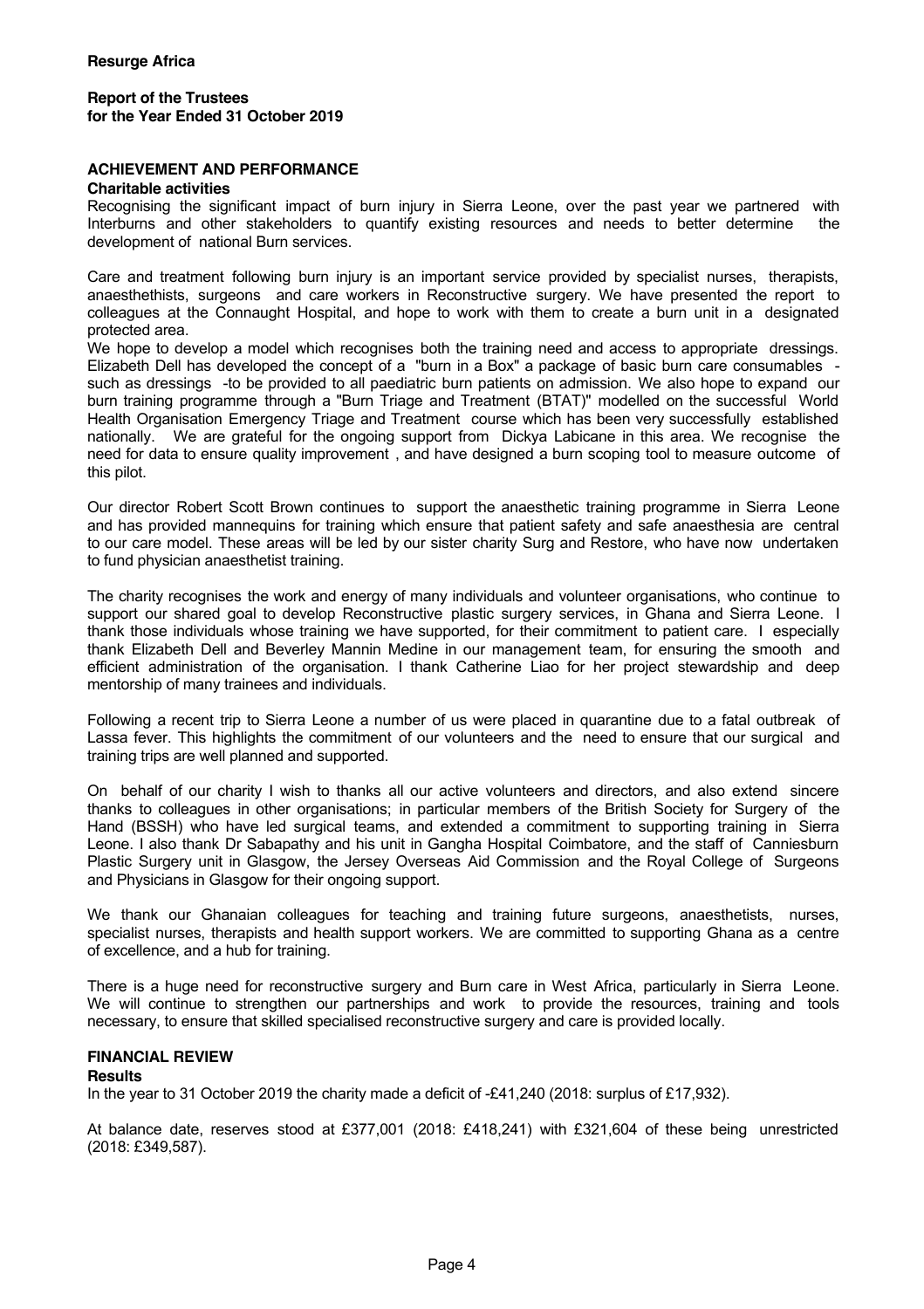# **FINANCIAL REVIEW**

#### **Principal funding sources**

The charity continued to secure funds to meet its objectives in the form of donations, both large and small, from many kind donors. The Trustees would like to express their thanks and gratitude to all those individuals, trusts and organisations that have contributed either in cash or in kind to the charity.

#### **Investments**

The Patients' Assistance Fund increased from £187,553 as at 1st November 2018 to £199,388 as at 31st October 2019. There were unrealised gains of £11,835 attributable to an increase in the value of listed shares.

#### **Reserves policy**

The trustees have examined the charity's requirements for reserves in light of the main risks to the organisation. It has established a policy whereby the unrestricted funds not committed should be approximately nine months of the expenditure. The reserves are needed to meet the working capital requirements of the charity and the trustees are confident that at this level they would be able to continue the current activities of the charity.

For the year ended 31 October 2019 nine months expenditure equals £232,693, at balance date unrestricted reserves stood at £349,587 therefore the trustees are satisfied that this policy is being met.

#### **Free services**

The charity is grateful to its skilled volunteers for the time they dedicate to training medical staff in West Africa, and to the hospitals and suppliers who donate surplus equipment for the African hospitals.

|                                                                     | 2019    | 2018    |
|---------------------------------------------------------------------|---------|---------|
| Voluntary plastic surgery services and voluntary nursing activities | 89,001  | 97.500  |
| Donated medical equipment and supplies, estimated value             | 31.019  | 27.700  |
|                                                                     | 120.020 | 125.200 |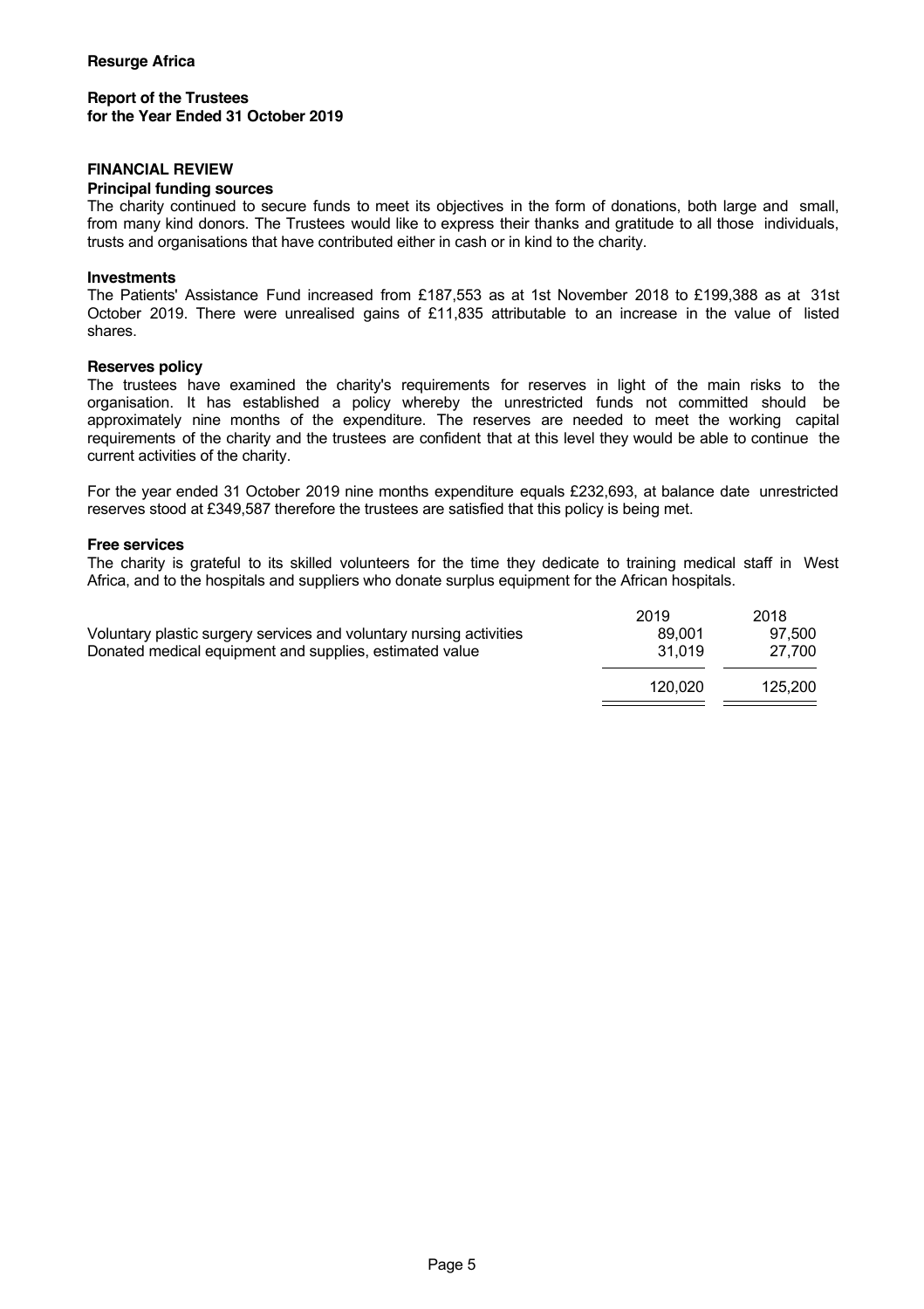### **FUTURE PLANS**

#### **Determining need**

We have initiated new partnerships in the past year, and strengthened others. By forging a coalition of individuals and organisations interested and committed to training we hope to better deliver our goals. Good data will be key to our success. It is increasingly important to record activity, to capture accurate and reliable information on our projects. We must encourage good data on patient outcomes as a central element in good practice.

We must do this so that we can better define the quantity of work load, complexities of problems, and outcome, so that we recognise those areas which require further investment of time, training and resources. This may also be useful as an instrument which will guide us on tailoring individuals training requirements, and scholarship opportunities, as well as potentially interested funding partners.

#### **Facilities and Equipment**

We are delighted that new burn unit facilities are available in Korle Bu Hospital. We recognise that as increasingly complex work is performed that microsurgical training facilities would enhance learning opportunities locally. We thank our Ghanaian colleagues for teaching and training future surgeons, nurses and nurse anaesthetist.

The Educational Centre at the Holy Spirit Hospital (HSH) Makeni is now used regularly for educational purposes. We are very grateful to Paul Drake and Eddie Carberry who visited Makeni this year to build the computer lab. The sterile services and laundry facility are also working well.

### **Health of the Charity**

The financial health of the Charity is sound but this needs the constant attention of all involved to ensure that we can avail of all funding opportunities. We have also been offered a significant sterilising plant which may enhance existing facilities in Makeni or elsewhere.

#### **Growth for the future**

We are fortunate to have so many people involved with our charity who share our vision and are passionate and committed to our goals of developing reconstructive surgery in west Africa.

The idea for a reconstructive surgery service, was an acorn planted in Ghana. This small acorn has become a strong Oak.

We hope that our mission to develop sustainable reconstructive surgery services will continue to flourish in the years ahead both in Ghana and Sierra Leone.

# **STRUCTURE, GOVERNANCE AND MANAGEMENT**

#### **Governing document**

The charity is registered as a limited company and is governed by its Memorandum and Articles of Association and its constitution.

#### **Charity structures and future**

We are fortunate to have so many people involved with our charity who share our vision and are passionate and committed to our goals. As the Charity takes on supervision of an increasing number of trainees and opportunities, we must recognise the workload associated with delivering our responsibilities. To this end we need to consider developing an executive structure to better facilitate delivery of our activities.

ReSurge Africa will continue to work on collaborative projects in areas of shared strategic development, and with our colleagues who supervise trainees, to ensure that goals are achieved in a sustained manner.

We will continue to focus on developing reconstructive surgery in West Africa, recognising that those individuals we train, will become the carers, trainers, and health care leaders of the future.

#### **Recruitment and appointment of new trustees**

Appointment of directors is governed by the Constitution of the Charity.

The trustees are authorised to appoint new committee members to fill vacancies arising through resignation or death of an existing committee member.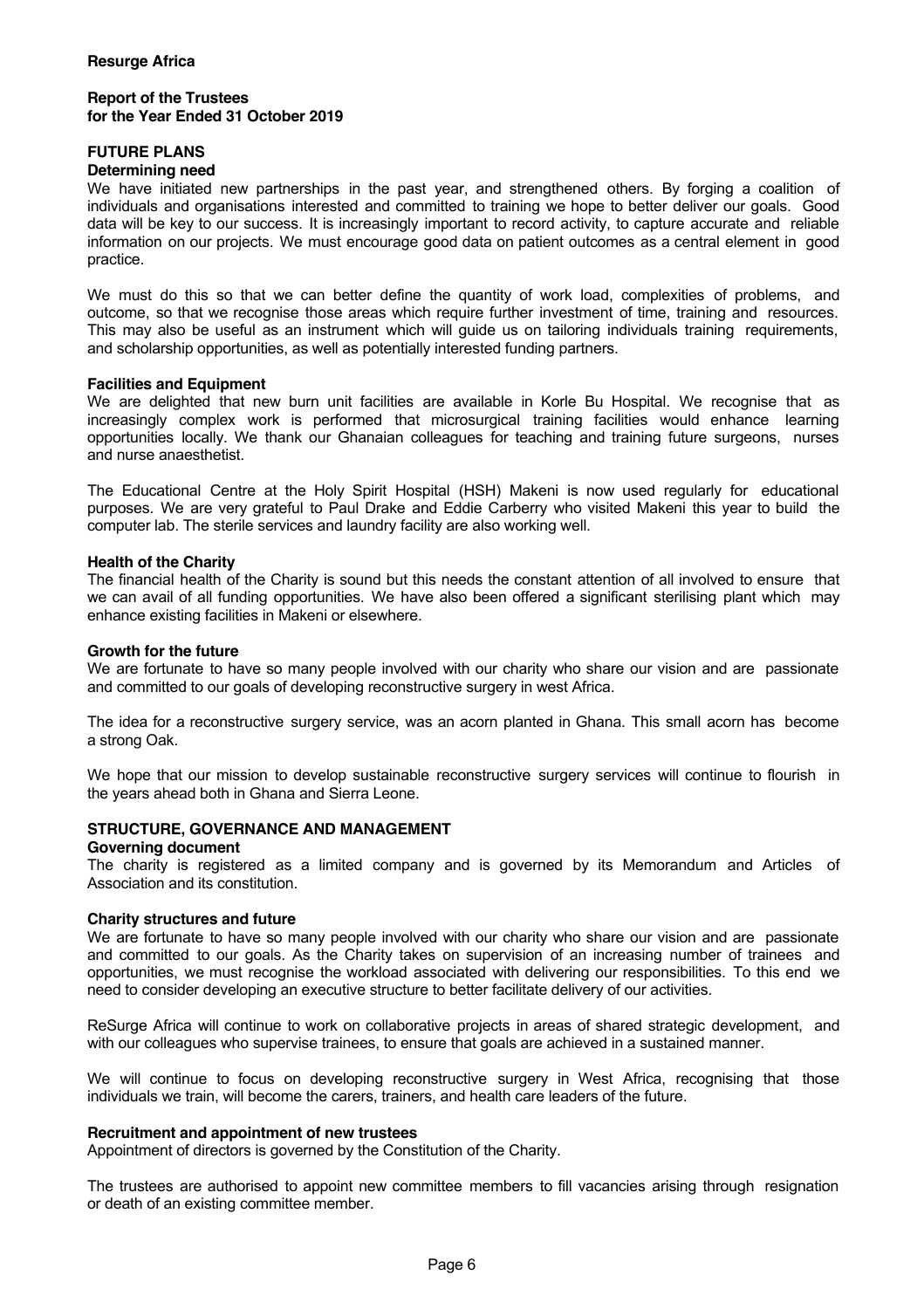# **Report of the Trustees** for the Year Ended 31 October 2019

# STRUCTURE, GOVERNANCE AND MANAGEMENT

# **Organisational structure**

The charity is managed by the Committee who meet on an annual basis to discuss the work of the charity and any future developments. Day to day management of the charity is undertaken by the manager, working with the fundraiser / administrator, and reporting regularly to the trustees and the Chairman according to the project needs.

# Induction and training of new trustees

Most trustees are already familiar with the practical work of the Charity.

# Key management remuneration

In the opinion of the trustees the only member of key management is the Charity Manager. In 2019 the total employer costs relating to this post was £14,400 (2018: £14,400).

Odhran Shelley FRCS - Trustee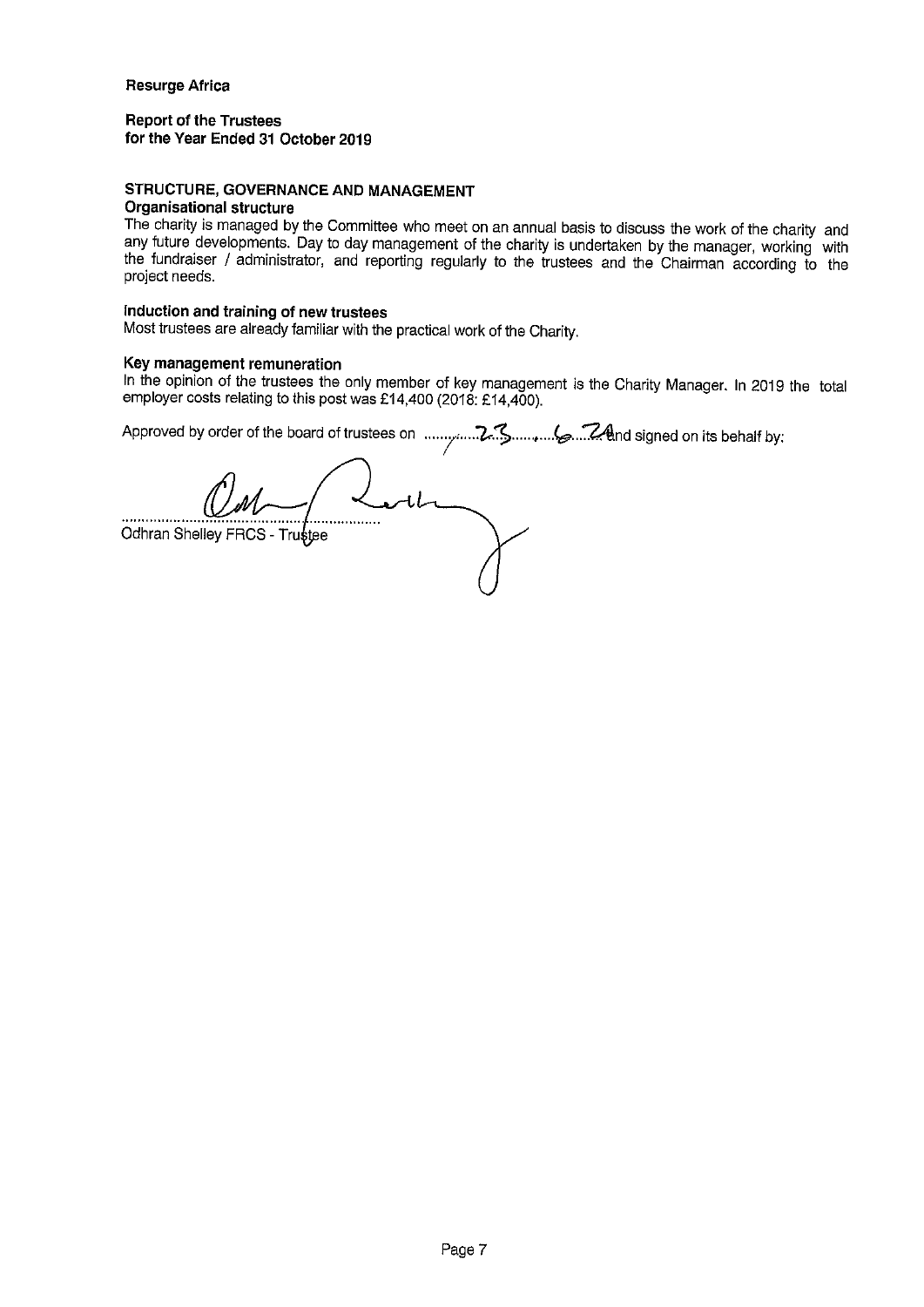#### independent Examiner's Report to the Trustees of **Resurge Africa**

I report on the accounts for the year ended 31 October 2019 set out on pages nine to eighteen.

The charity's trustees are responsible for the preparation of the accounts in accordance with the terms of the Charities and Trustee Investment (Scotland) Act 2005 and the Charities Accounts (Scotland) Requlations 2006. The charity's trustees consider that the audit requirement of Regulation 10(1)(a) to (c) of the Accounts Regulations does not apply. It is my responsibility to examine the accounts as required under Section 44(1)(c) of the Act and to state whether particular matters have come to my attention.

#### Basis of the independent examiner's report

My examination was carried out in accordance with Regulation 11 of the Charities Accounts (Scotland) Regulations 2006. An examination includes a review of the accounting records kept by the charity and a comparison of the accounts presented with those records. It also includes consideration of any unusual items or disclosures in the accounts, and seeking explanations from you as trustees concerning any such matters. The procedures undertaken do not provide all the evidence that would be required in an audit, and consequently I do not express an audit opinion on the view given by the accounts.

#### Independent examiner's statement

In connection with my examination, no matter has come to my attention :

- which gives me reasonable cause to believe that, in any material respect, the requirements  $(1)$
- to keep accounting records in accordance with Section 44(1)(a) of the 2005 Act and Regulation 4 of the 2006 Accounts Regulations; and
- to prepare accounts which accord with the accounting records and to comply with Regulation 8 of the 2006 Accounts Regulations

have not been met; or

 $(2)$ to which, in my opinion, attention should be drawn in order to enable a proper understanding of the accounts to be reached.

David Nicholls ACCA Association of Chartered Certified Accountants **Brett Nicholls Associates** 63 Ruthven Lane Glasgow G12 9BG 6 July 2020 Date: ...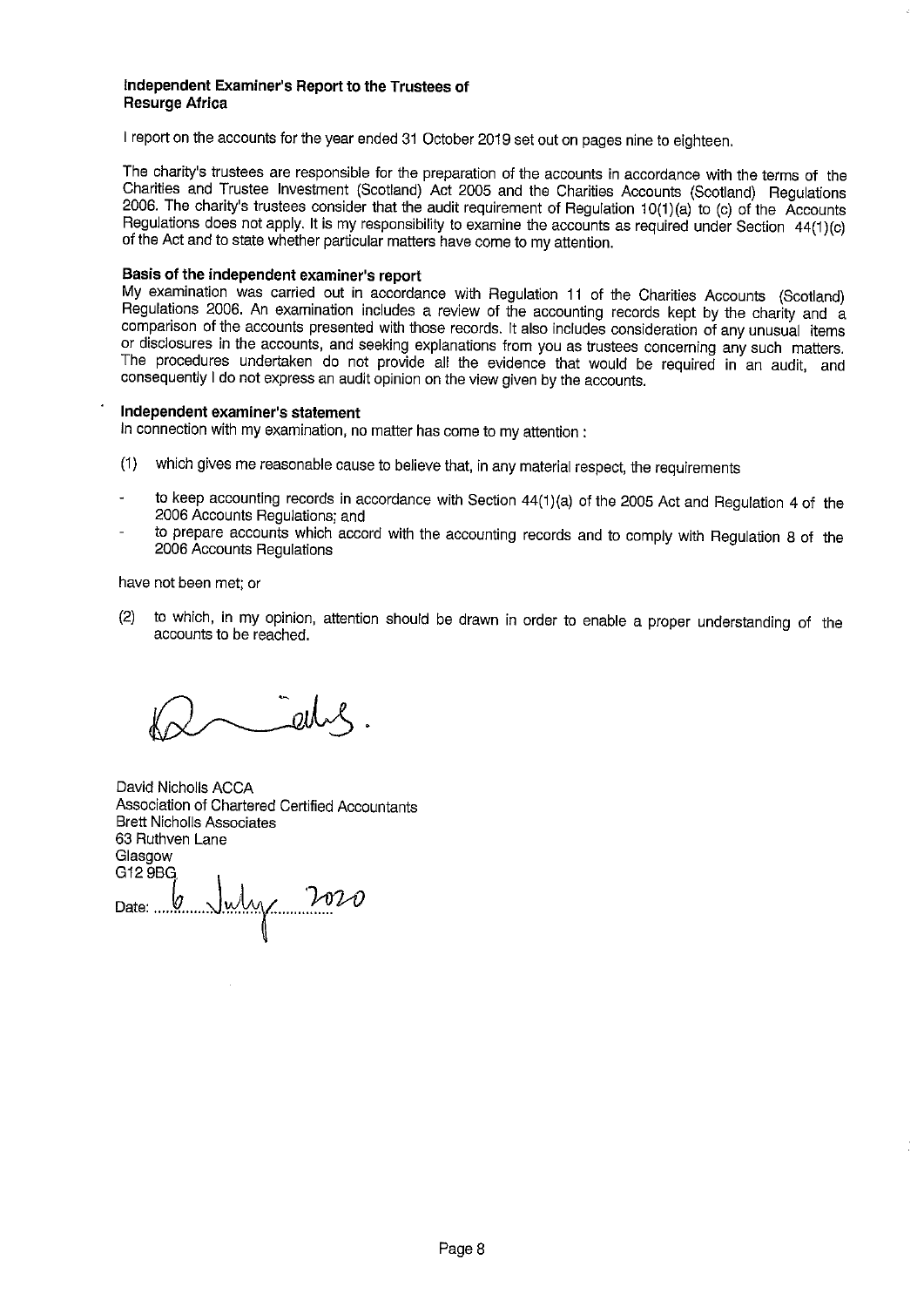# **Statement of Financial Activities for the Year Ended 31 October 2019**

| <b>Notes</b>                                                                                                                    | <b>Unrestricted</b><br>funds<br>£ | <b>Restricted</b><br>funds<br>£ | 2019<br><b>Total</b><br>funds<br>£ | 2018<br><b>Total</b><br>funds<br>£ |
|---------------------------------------------------------------------------------------------------------------------------------|-----------------------------------|---------------------------------|------------------------------------|------------------------------------|
| <b>INCOME AND ENDOWMENTS FROM</b><br>$\overline{2}$<br>Donations and legacies                                                   | 153,974                           | 100,715                         | 254,689                            | 271,857                            |
| $\mathbf{3}$<br>Investment income                                                                                               | 61                                |                                 | 61                                 | 20                                 |
| <b>Total</b>                                                                                                                    | 154,035                           | 100,715                         | 254,750                            | 271,877                            |
| <b>EXPENDITURE ON</b><br><b>Charitable activities</b><br>$\overline{\mathbf{4}}$<br>Establishment of medical services in Africa | 81,893                            | 105,912                         | 187,805                            | 124,395                            |
| Other<br>6                                                                                                                      | 120,020                           |                                 | 120,020                            | 125,200                            |
| <b>Total</b>                                                                                                                    | 201,913                           | 105,912                         | 307,825                            | 249,595                            |
| Net gains/(losses) on investments                                                                                               | 11,835                            |                                 | 11,835                             | (4, 350)                           |
| <b>NET INCOME/(EXPENDITURE)</b>                                                                                                 | (36,043)                          | (5, 197)                        | (41, 240)                          | 17,932                             |
| 15<br><b>Transfers between funds</b>                                                                                            | 8,060                             | (8,060)                         |                                    |                                    |
| Net movement in funds                                                                                                           | (27, 983)                         | (13, 257)                       | (41, 240)                          | 17,932                             |
| <b>RECONCILIATION OF FUNDS</b>                                                                                                  |                                   |                                 |                                    |                                    |
| <b>Total funds brought forward</b>                                                                                              | 349,587                           | 68,654                          | 418,241                            | 400,309                            |
| <b>TOTAL FUNDS CARRIED FORWARD</b>                                                                                              | 321,604                           | 55,397                          | 377,001                            | 418,241                            |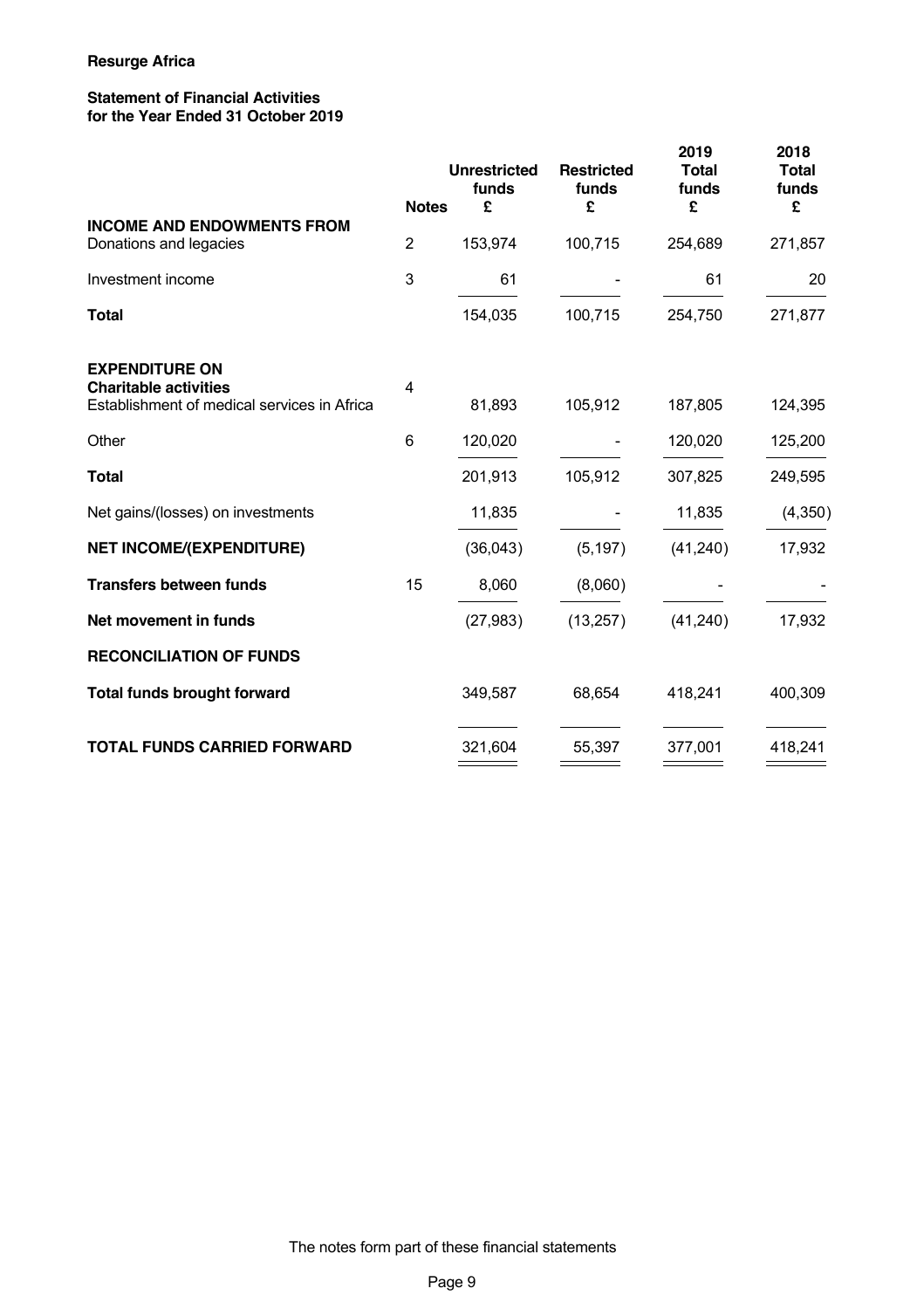#### **Balance Sheet** 31 October 2019

| <b>FIXED ASSETS</b>                                     | <b>Notes</b> | 2019<br>£         | 2018<br>£         |
|---------------------------------------------------------|--------------|-------------------|-------------------|
| Tangible assets                                         | 11           |                   | 445               |
| Investments                                             | 12           | 199,388           | 187,553           |
|                                                         |              | 199,388           | 187,998           |
| <b>CURRENT ASSETS</b><br>Cash at bank                   |              | 179,053           | 234,162           |
| <b>CREDITORS</b><br>Amounts falling due within one year | 13           | (1, 440)          | (3,919)           |
| <b>NET CURRENT ASSETS</b>                               |              | 177,613           | 230,243           |
| TOTAL ASSETS LESS CURRENT<br><b>LIABILITIES</b>         |              | 377,001           | 418,241           |
| <b>NET ASSETS</b>                                       |              | 377,001           | 418,241           |
| <b>FUNDS</b>                                            | 15           |                   |                   |
| Unrestricted funds<br>Restricted funds                  |              | 321,604<br>55,397 | 349,587<br>68,654 |
| <b>TOTAL FUNDS</b>                                      |              | 377,001           | 418,241           |

The charitable company is entitled to exemption from audit under Section 477 of the Companies Act 2006 for the year ended 31 October 2019.

The members have not required the company to obtain an audit of its financial statements for the year ended 31 October 2019 in accordance with Section 476 of the Companies Act 2006.

The trustees acknowledge their responsibilities for

- ensuring that the charitable company keeps accounting records that comply with Sections 386 and 387 (a) of the Companies Act 2006 and
- preparing financial statements which give a true and fair view of the state of affairs of the charitable  $(b)$ company as at the end of each financial year and of its surplus or deficit for each financial year in accordance with the requirements of Sections 394 and 395 and which otherwise comply with the requirements of the Companies Act 2006 relating to financial statements, so far as applicable to the charitable company.

These financial statements have been prepared in accordance with the provisions applicable to charitable companies subject to the small companies regime.

signed on its behalf by:

Odhran Shelley FRCS - Trustee

The notes form part of these financial statements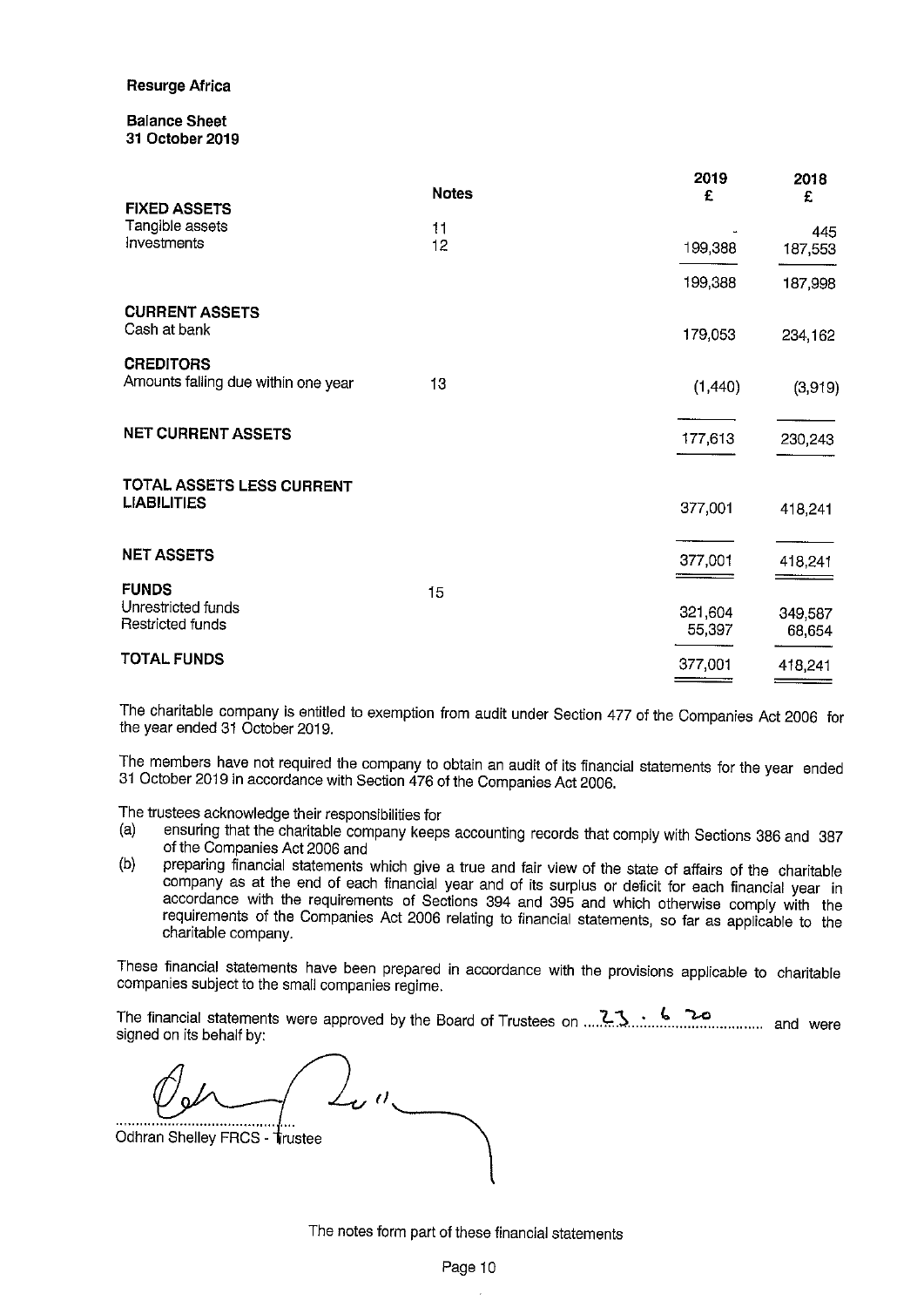# **Notes to the Financial Statements for the Year Ended 31 October 2019**

### **1. ACCOUNTING POLICIES**

#### **Basis of preparing the financial statements**

The financial statements of the charitable company, which is a public benefit entity under FRS 102, have been prepared in accordance with the Charities SORP (FRS 102) 'Accounting and Reporting by Charities: Statement of Recommended Practice applicable to charities preparing their accounts in accordance with the Financial Reporting Standard applicable in the UK and Republic of Ireland (FRS 102) (effective 1 January 2015)', Financial Reporting Standard 102 'The Financial Reporting Standard applicable in the UK and Republic of Ireland' and the Companies Act 2006. The financial statements have been prepared under the historical cost convention, with the exception of investments which are included at market value, as modified by the revaluation of certain assets.

#### **Income**

All income is recognised in the Statement of Financial Activities once the charity has entitlement to the funds, it is probable that the income will be received and the amount can be measured reliably.

#### **Expenditure**

Liabilities are recognised as expenditure as soon as there is a legal or constructive obligation committing the charity to that expenditure, it is probable that a transfer of economic benefits will be required in settlement and the amount of the obligation can be measured reliably. Expenditure is accounted for on an accruals basis and has been classified under headings that aggregate all cost related to the category. Where costs cannot be directly attributed to particular headings they have been allocated to activities on a basis consistent with the use of resources.

#### **Tangible fixed assets**

Depreciation is provided at the following annual rates in order to write off each asset over its estimated useful life.

Computer Equipment - 25% on cost

# **Taxation**

The charity is exempt from corporation tax on its charitable activities.

#### **Funds**

Funds are classified either as restricted funds or unrestricted funds, defined as follows:

- Restricted funds can only be used for particular restricted purposes within the objects of the charity. Restrictions arise when specified by the donor or when funds are raised for particular restricted purposes.

- Unrestricted funds are expendable at the discretion of the trustees in furtherance of the objects of the charity.

#### **Pension costs and other post-retirement benefits**

The charitable company operates a defined contribution pension scheme. Contributions payable to the charitable company's pension scheme are charged to the Statement of Financial Activities in the period to which they relate.

#### **Investments**

Investments are shown in the balance sheet at their market value.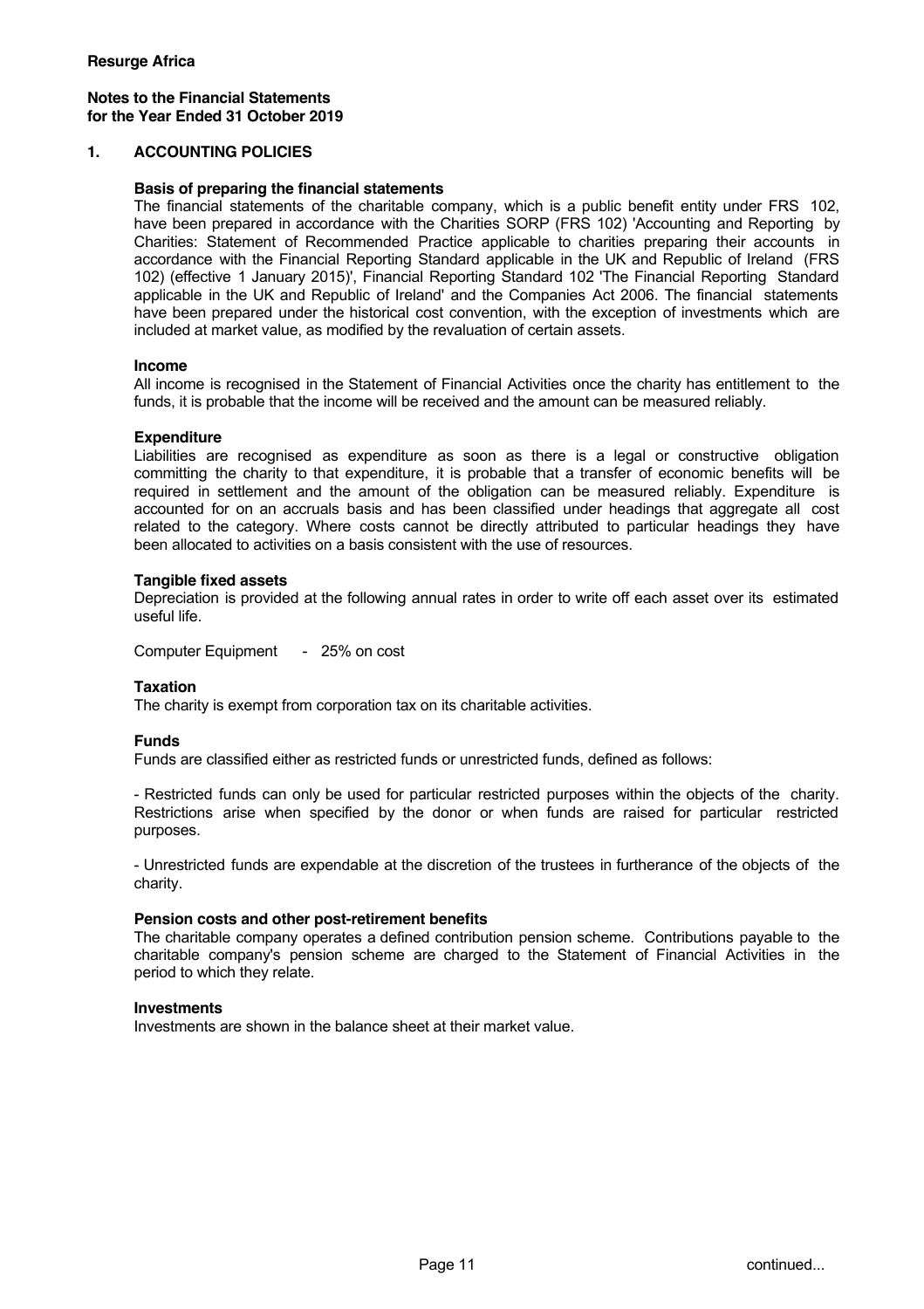## **Notes to the Financial Statements - continued for the Year Ended 31 October 2019**

# **2. DONATIONS AND LEGACIES**

|                                | 2019    | 2018    |
|--------------------------------|---------|---------|
|                                | £       | £       |
| Donations                      | 26,381  | 6.110   |
| Gift aid                       | 4.305   | 1,271   |
| Grants                         | 97,582  | 135,731 |
| Donations (medical equipment)  | 31,019  | 27,700  |
| Donations (volunteer services) | 89,001  | 97,500  |
| Donations for Physio           |         | 350     |
| Donations for Ghana training   | 5,500   | 2,920   |
| <b>Bank compensation</b>       | 901     | 275     |
|                                | 254,689 | 271,857 |
|                                |         |         |

Grants received, included in the above, are as follows:

|    |                                       | 2019<br>£ | 2018<br>£ |
|----|---------------------------------------|-----------|-----------|
|    | <b>Bryan Guiness Charitable Trust</b> | 4,000     | 4,000     |
|    | Gibson Graham Charitable Trust        | 500       | 500       |
|    | Kirby Lang Charitable Trust           |           | 5,000     |
|    | Lambie Estate Bequest                 |           | 10,000    |
|    | <b>NHS Endowments</b>                 |           | 880       |
|    | Surge & Restore                       |           | 7,120     |
|    | States of Jersey                      | 74,119    | 104,231   |
|    | <b>Tennant Charitable Trust</b>       |           | 1,000     |
|    | <b>Thirplow Charitable Trust</b>      |           | 3,000     |
|    | Christadelphian Grant                 | 400       |           |
|    | <b>Cruden Foundation</b>              | 500       |           |
|    | E J Da Silva                          | 2,500     |           |
|    | Oakdale Charitable Trust              | 3,000     |           |
|    | Royal College PCH Fund                | 1,614     |           |
|    | <b>RSPSG Hope</b>                     | 9,949     |           |
|    | Tay Charitable Trust                  | 1,000     |           |
|    |                                       | 97,582    | 135,731   |
|    |                                       |           |           |
| 3. | <b>INVESTMENT INCOME</b>              |           |           |
|    |                                       | 2019      | 2018      |
|    |                                       | £         | £         |

Bank interest 61 20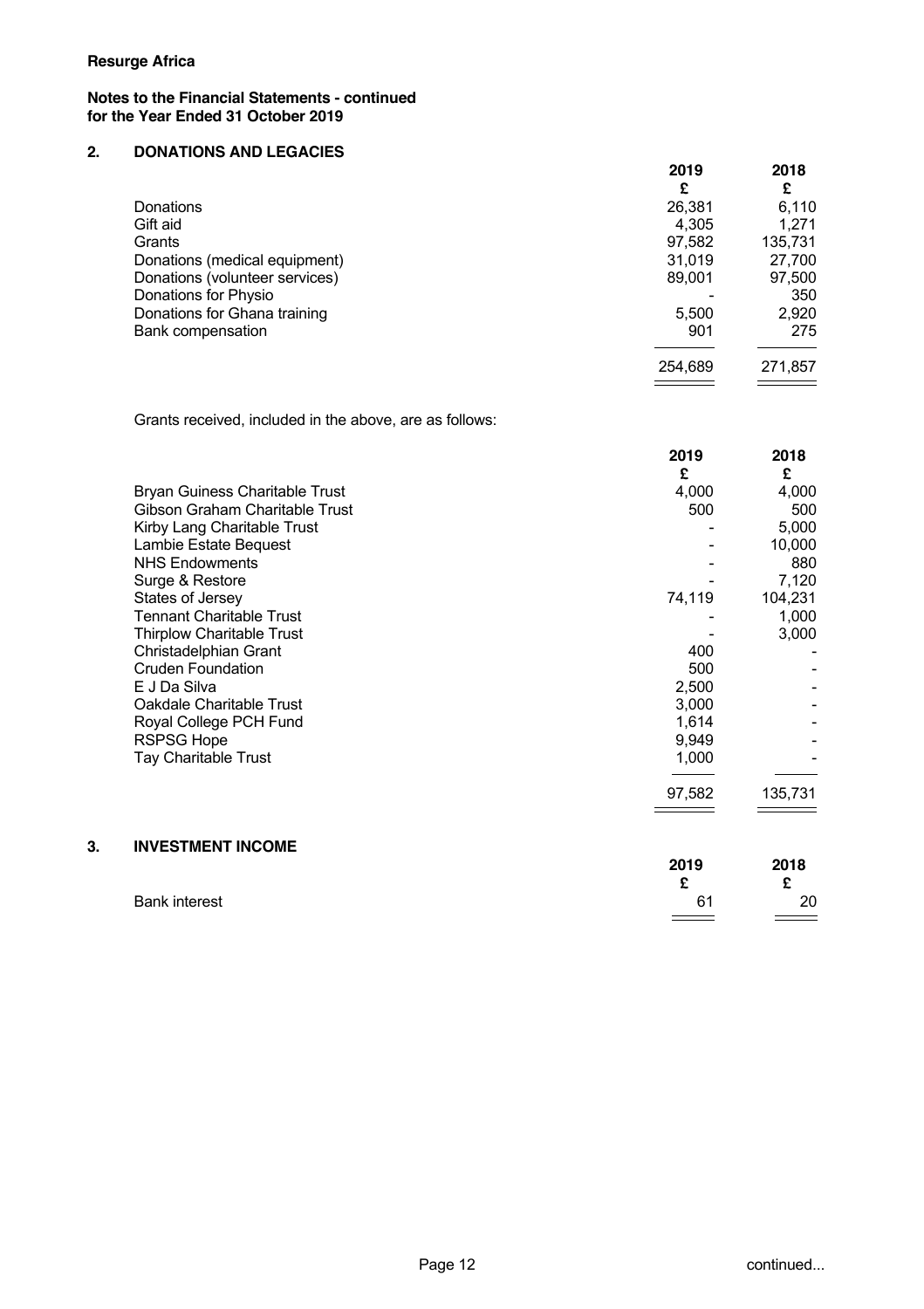**6. OTHER** 

# **Notes to the Financial Statements - continued for the Year Ended 31 October 2019**

# **4. CHARITABLE ACTIVITIES COSTS**

|                                      | <b>Direct</b> |
|--------------------------------------|---------------|
|                                      | Costs (see    |
|                                      | note 5)       |
|                                      | £             |
| Establishment of medical services in |               |
| Africa                               | 187,805       |
|                                      |               |

# **5. DIRECT COSTS OF CHARITABLE ACTIVITIES**

|                          | 2019<br>£ | 2018<br>£ |
|--------------------------|-----------|-----------|
| Staff costs              | 29,064    | 26,400    |
| Light and heat           | 228       |           |
| <b>Travel</b>            | 2,009     | 4,928     |
| Bank charges             | 549       | 116       |
| Fundraising              | 3,000     | 943       |
| Training                 |           | 3,000     |
| Accountancy              | 692       | 1,440     |
| Office expenses          | 633       | 1,957     |
| Director expenses        |           | 746       |
| Postage & shipping       | 55        | 445       |
| Rent                     | 4,051     | 3,016     |
| Telephone & internet     | 491       | 389       |
| Anaesthetics             | 11,309    | 6,408     |
| Logistics                | 6,148     | 17,237    |
| Nursing                  | 28,054    | 19,885    |
| Physiotherapy            | 9,507     | 16,918    |
| Surgeons                 | 32,192    | 13,521    |
| <b>Other Healthcare</b>  |           | 1,530     |
| <b>Training Visits</b>   | 8,789     | 5,070     |
| <b>Burns Scoping</b>     | 13,186    |           |
| Equipment                | 20,609    |           |
| <b>Patient Cost Fund</b> | 630       |           |
| Micro Course             | 14,724    |           |
| IE Fee                   | 1,440     |           |
| Depreciation             | 445       | 446       |
|                          | 187,805   | 124,395   |
| <b>OTHER</b>             |           |           |
|                          | 2019      | 2018      |

| Medical equipment  | 31.019  | 27,700  |
|--------------------|---------|---------|
| Volunteer services | 89.001  | 97,500  |
|                    | 120.020 | 125,200 |
|                    |         |         |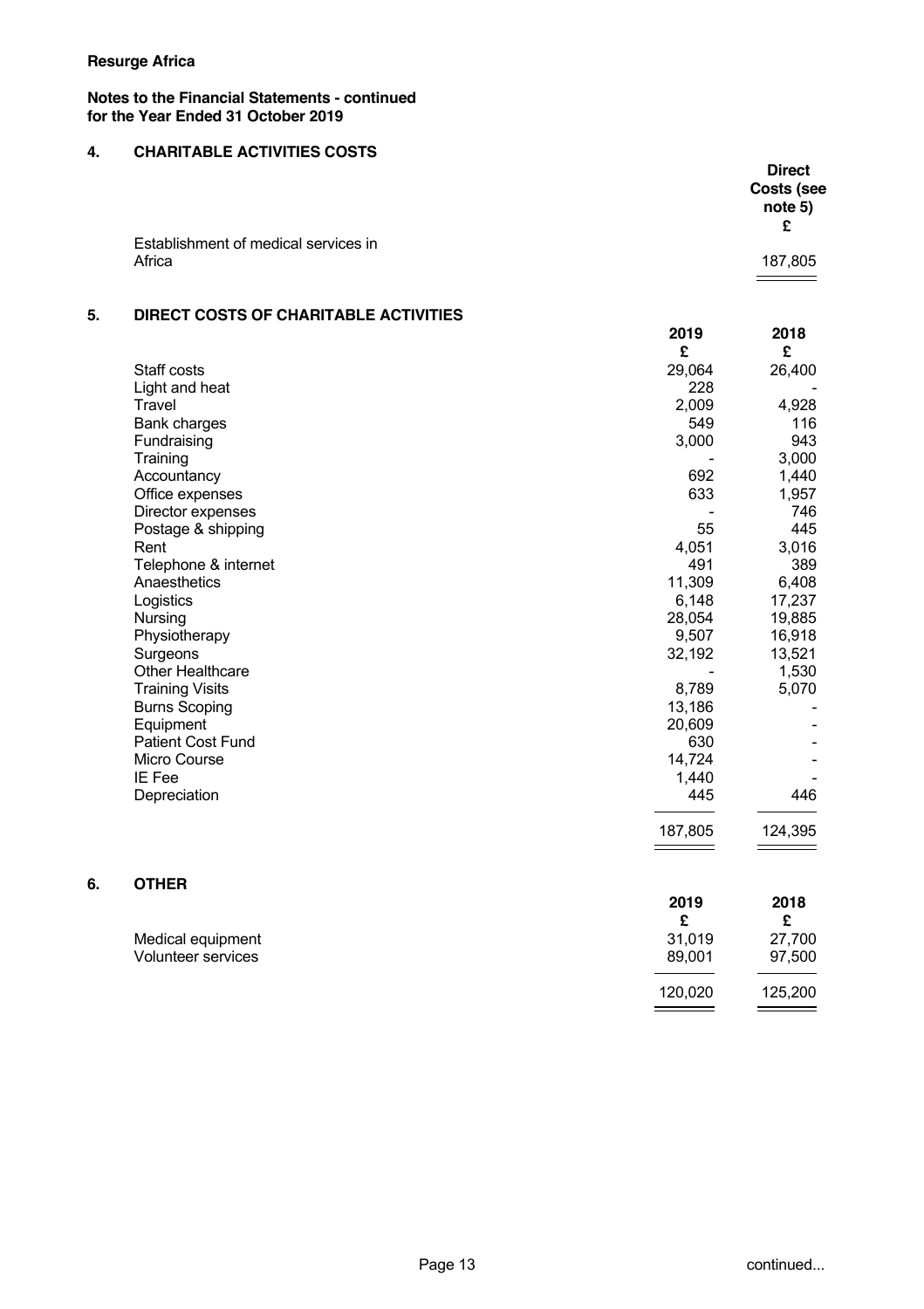#### **Notes to the Financial Statements - continued for the Year Ended 31 October 2019**

# **7. NET INCOME/(EXPENDITURE)**

Net income/(expenditure) is stated after charging/(crediting):

|                             | 2019 | 2018     |
|-----------------------------|------|----------|
|                             |      |          |
| Depreciation - owned assets | 445  | 446      |
|                             |      | $\equiv$ |

# **8. TRUSTEES' REMUNERATION AND BENEFITS**

There were no trustees' remuneration or other benefits for the year ended 31 October 2019 nor for the year ended 31 October 2018.

### **Trustees' expenses**

Trustees were reimbursed out of pocket expenses of nil in the year ended 31 October 2019, and £746 in the year ended 31 October 2018.

# **9. STAFF COSTS**

|                                           | 2019<br>£     | 2018   |
|-------------------------------------------|---------------|--------|
| Wages and salaries<br>Other pension costs | 28,383<br>681 | 26,400 |
|                                           | 29.064        | 26,400 |
|                                           |               |        |

The average monthly number of employees during the year was as follows:

| 2019 | 2018 |
|------|------|
|      |      |
|      |      |
|      | っ    |
|      |      |

No employees received emoluments in excess of £60,000.

#### **10. COMPARATIVES FOR THE STATEMENT OF FINANCIAL ACTIVITIES**

| funds                                                                                         | £       | funds<br>£ | funds<br>£ |
|-----------------------------------------------------------------------------------------------|---------|------------|------------|
| <b>INCOME AND ENDOWMENTS FROM</b><br>Donations and legacies                                   | 144,706 | 127,151    | 271,857    |
| Investment income                                                                             | 20      |            | 20         |
| Total                                                                                         | 144,726 | 127,151    | 271,877    |
| <b>EXPENDITURE ON</b><br><b>Charitable activities</b><br>Establishment of medical services in |         |            |            |
| Africa                                                                                        | 43,826  | 80,569     | 124,395    |
| Other                                                                                         | 125,200 |            | 125,200    |
| Total                                                                                         | 169,026 | 80,569     | 249,595    |
| Net gains/(losses) on investments                                                             | (4,350) |            | (4, 350)   |

Page 14 continued...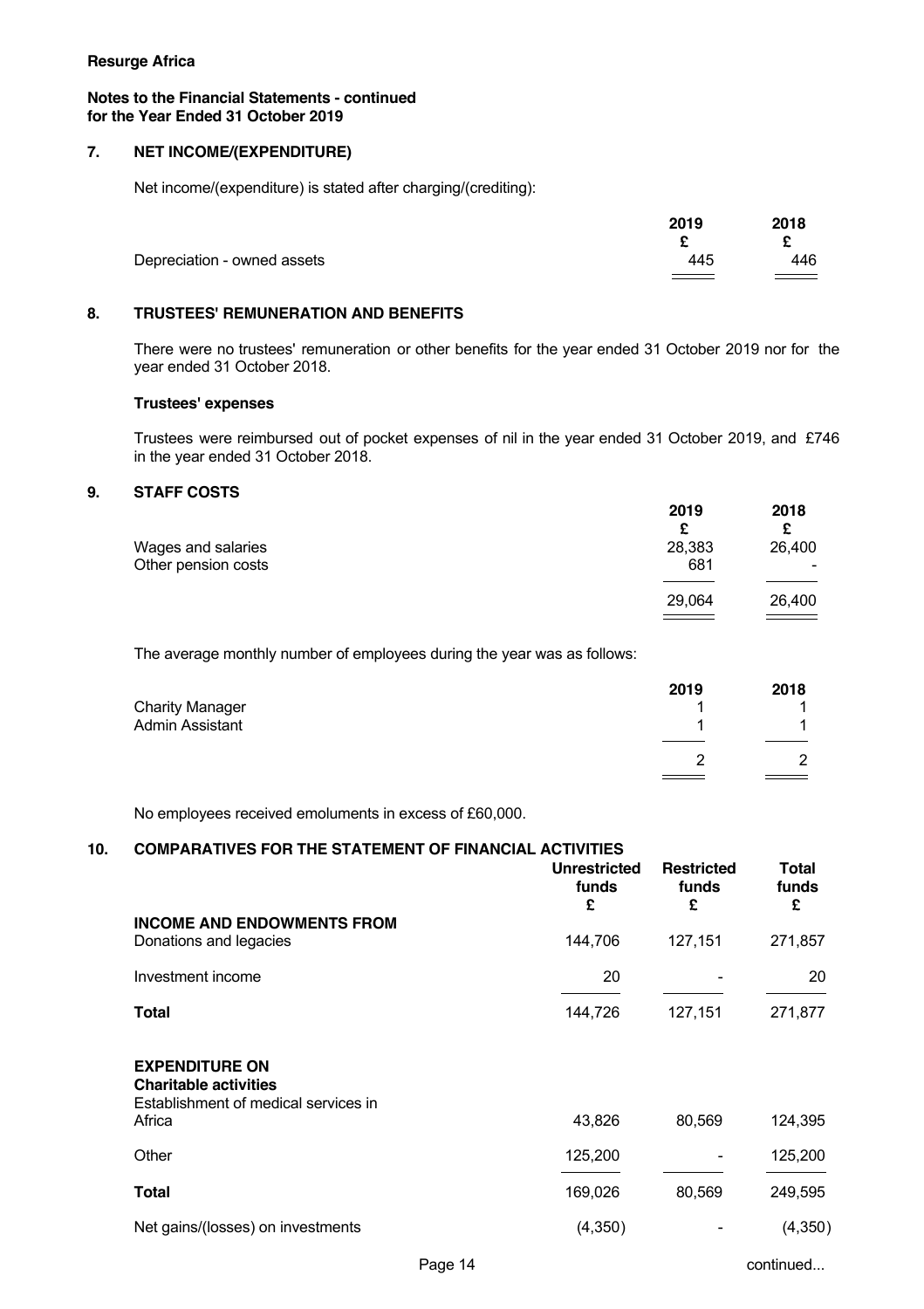# **Notes to the Financial Statements - continued for the Year Ended 31 October 2019**

| 10. | <b>COMPARATIVES FOR THE STATEMENT OF FINANCIAL ACTIVITIES - continued</b> | <b>Unrestricted</b><br>funds<br>£ | <b>Restricted</b><br>funds<br>£ | <b>Total</b><br>funds<br>£        |
|-----|---------------------------------------------------------------------------|-----------------------------------|---------------------------------|-----------------------------------|
|     | <b>NET INCOME/(EXPENDITURE)</b>                                           | (28, 650)                         | 46,582                          | 17,932                            |
|     | <b>Transfers between funds</b>                                            | 8,060                             | (8,060)                         |                                   |
|     | Net movement in funds                                                     | (20, 590)                         | 38,522                          | 17,932                            |
|     | <b>RECONCILIATION OF FUNDS</b>                                            |                                   |                                 |                                   |
|     | <b>Total funds brought forward</b>                                        | 370,177                           | 30,132                          | 400,309                           |
|     | <b>TOTAL FUNDS CARRIED FORWARD</b>                                        | 349,587                           | 68,654                          | 418,241                           |
| 11. | <b>TANGIBLE FIXED ASSETS</b>                                              |                                   |                                 | Computer<br>Equipment<br>£        |
|     | <b>COST</b><br>At 1 November 2018 and<br>31 October 2019                  |                                   |                                 | 1,783                             |
|     | <b>DEPRECIATION</b><br>At 1 November 2018<br>Charge for year              |                                   |                                 | 1,338<br>445                      |
|     | At 31 October 2019                                                        |                                   |                                 | 1,783                             |
|     | <b>NET BOOK VALUE</b><br>At 31 October 2019                               |                                   |                                 |                                   |
|     | At 31 October 2018                                                        |                                   |                                 | 445                               |
| 12. | <b>FIXED ASSET INVESTMENTS</b>                                            |                                   |                                 | <b>Listed</b><br>investments<br>£ |
|     | <b>MARKET VALUE</b><br>At 1 November 2018<br>Unrealised gain/(loss)       |                                   |                                 | 187,553<br>11,835                 |
|     | At 31 October 2019                                                        |                                   |                                 | 199,388                           |
|     | <b>NET BOOK VALUE</b><br>At 31 October 2019                               |                                   |                                 | 199,388                           |
|     | At 31 October 2018                                                        |                                   |                                 | 187,553                           |

There were no investment assets outside the UK. The cost of the investments on acquisition was £95,000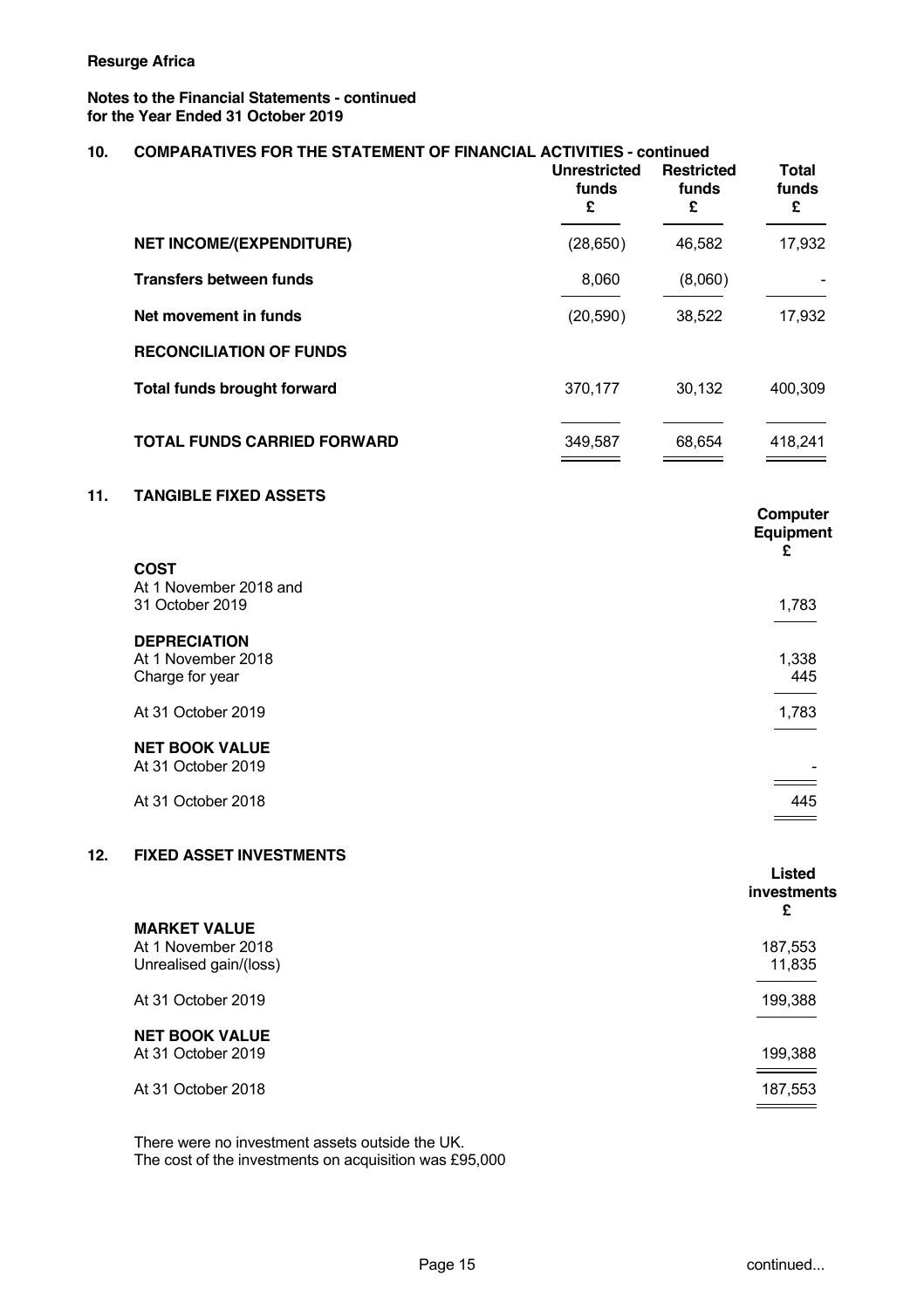# **Notes to the Financial Statements - continued for the Year Ended 31 October 2019**

# **13. CREDITORS: AMOUNTS FALLING DUE WITHIN ONE YEAR**

|                  | 2019<br>£                | 2018<br>c |
|------------------|--------------------------|-----------|
| Other creditors  | $\overline{\phantom{0}}$ | 2,479     |
| Accrued expenses | 1,440                    | 1,440     |
|                  |                          |           |
|                  | 1.440                    | 3,919     |
|                  |                          |           |

# **14. ANALYSIS OF NET ASSETS BETWEEN FUNDS**

| funds<br>£ | <b>Restricted</b><br>funds<br>£ | funds<br>£ | Total<br>funds<br>£ |
|------------|---------------------------------|------------|---------------------|
|            |                                 |            | 445                 |
| 199,388    |                                 | 199.388    | 187,553             |
| 126.021    | 53.032                          | 179,053    | 234,162             |
| (3,805)    | 2,365                           | (1,440)    | (3,919)             |
| 321,604    | 55.397                          | 377,001    | 418,241             |
|            | <b>Unrestricted</b>             |            | <b>Total</b>        |

### **15. MOVEMENT IN FUNDS**

|                                                        | At<br>1/11/18<br>£ | <b>Net</b><br>movement<br>in funds<br>£ | <b>Transfers</b><br>between<br>funds<br>£ | At<br>31/10/19<br>£ |
|--------------------------------------------------------|--------------------|-----------------------------------------|-------------------------------------------|---------------------|
| <b>Unrestricted funds</b>                              |                    |                                         |                                           |                     |
| Unrestricted funds                                     | 10,349             | (8,891)                                 | 5,208                                     | 6,666               |
| Designated - Fixed Assets                              | 445                | (445)                                   |                                           |                     |
| Designated - Sierra Leone                              | 151,240            | (35, 690)                               |                                           | 115,550             |
| <b>Patients Assistance Fund</b>                        | 187,553            | 11,835                                  |                                           | 199,388             |
| Designated - Ghana                                     |                    | (2,852)                                 | 2,852                                     |                     |
|                                                        | 349,587            | (36, 043)                               | 8,060                                     | 321,604             |
| <b>Restricted funds</b><br>Sierra Leone - Establishing |                    |                                         |                                           |                     |
| Reconstructive Service                                 | 17,018             | (1,828)                                 | (8,060)                                   | 7,130               |
| Overseas Aid                                           | 48,136             |                                         |                                           | 48,136              |
| Ghana                                                  | 3,500              | (3,369)                                 |                                           | 131                 |
|                                                        | 68,654             | (5, 197)                                | (8,060)                                   | 55,397              |
| <b>TOTAL FUNDS</b>                                     | 418,241            | (41, 240)                               |                                           | 377,001             |
|                                                        |                    |                                         |                                           |                     |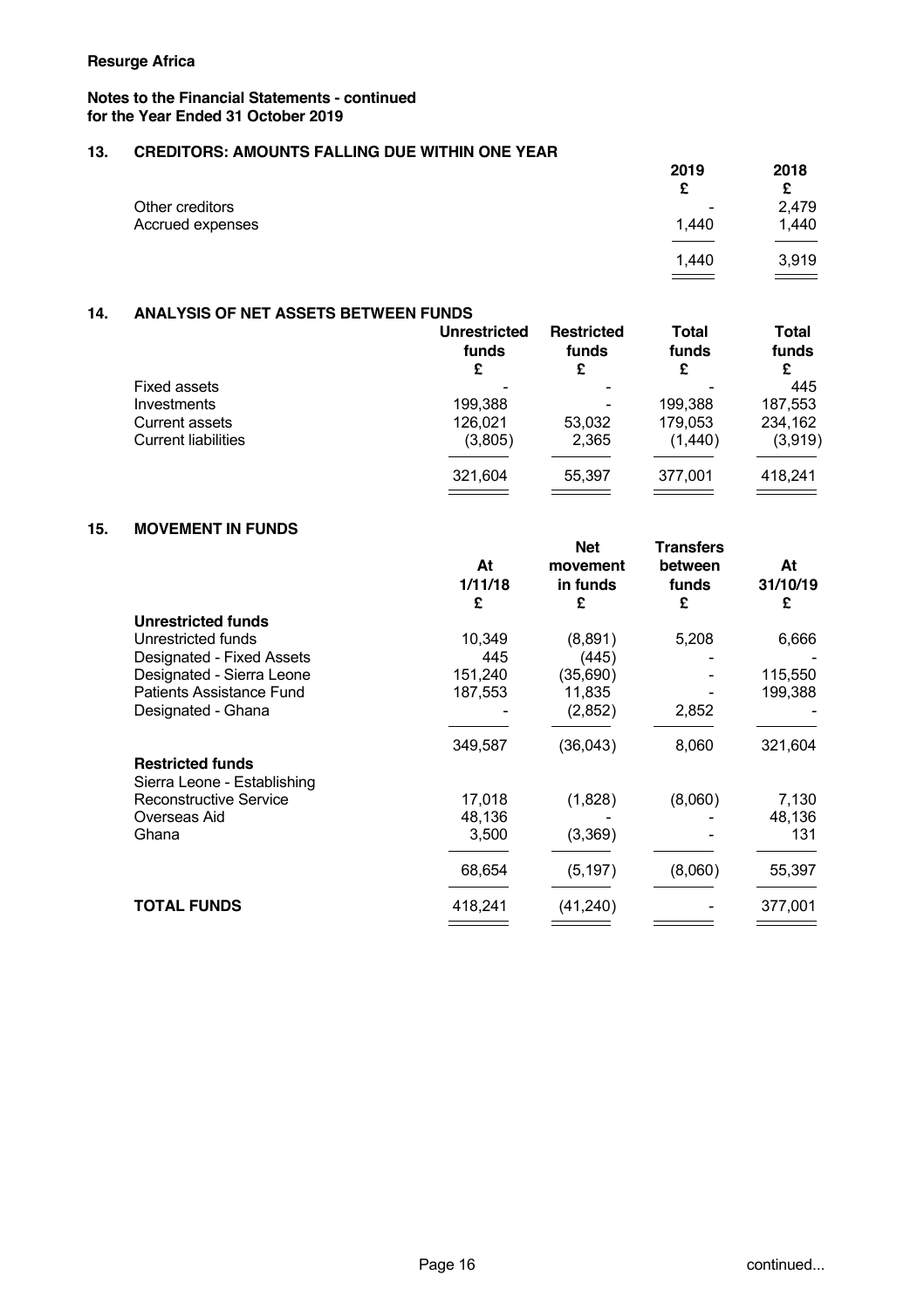## **Notes to the Financial Statements - continued for the Year Ended 31 October 2019**

# **15. MOVEMENT IN FUNDS - continued**

Net movement in funds, included in the above are as follows:

|                                                        | Incoming<br>resources<br>£ | <b>Resources</b><br>expended<br>£ | <b>Gains and</b><br><b>losses</b><br>£ | Movement<br>in funds<br>£ |
|--------------------------------------------------------|----------------------------|-----------------------------------|----------------------------------------|---------------------------|
| Unrestricted funds                                     |                            |                                   |                                        |                           |
| Unrestricted funds                                     | 137,108                    | (145, 999)                        |                                        | (8,891)                   |
| Designated - Fixed Assets                              |                            | (445)                             |                                        | (445)                     |
| Designated - Sierra Leone                              | 12,816                     | (48, 506)                         |                                        | (35,690)                  |
| Patients Assistance Fund                               |                            |                                   | 11,835                                 | 11,835                    |
| Designated - Ghana                                     | 4,111                      | (6,963)                           |                                        | (2,852)                   |
|                                                        | 154,035                    | (201, 913)                        | 11,835                                 | (36,043)                  |
| <b>Restricted funds</b><br>Sierra Leone - Establishing |                            |                                   |                                        |                           |
| Reconstructive Service                                 | 74,119                     | (75, 947)                         |                                        | (1,828)                   |
| Ghana                                                  | 26,596                     | (29, 965)                         |                                        | (3,369)                   |
|                                                        | 100,715                    | (105, 912)                        |                                        | (5, 197)                  |
| <b>TOTAL FUNDS</b>                                     | 254,750                    | (307,825)                         | 11,835                                 | (41, 240)                 |
|                                                        |                            |                                   |                                        |                           |

### **Comparatives for movement in funds**

|         | <b>Net</b>    | <b>Transfers</b>     | At               |
|---------|---------------|----------------------|------------------|
|         |               |                      | 31/10/18         |
| £       | £             | £                    | £                |
|         |               |                      |                  |
| 27,693  | (25, 404)     | 8,060                | 10,349           |
| 891     | (446)         |                      | 445              |
| 149,690 | 1,550         |                      | 151,240          |
| 191,903 | (4,350)       |                      | 187,553          |
| 370,177 | (28, 650)     | 8,060                | 349,587          |
|         |               |                      |                  |
|         |               |                      |                  |
| 20,228  | (3,210)       |                      | 17,018           |
| 6,408   | (6,408)       |                      |                  |
| 3,496   | 52,700        | (8,060)              | 48,136           |
|         | 3,500         |                      | 3,500            |
| 30,132  | 46,582        | (8,060)              | 68,654           |
| 400,309 | 17,932        |                      | 418,241          |
|         | At<br>1/11/17 | movement<br>in funds | between<br>funds |